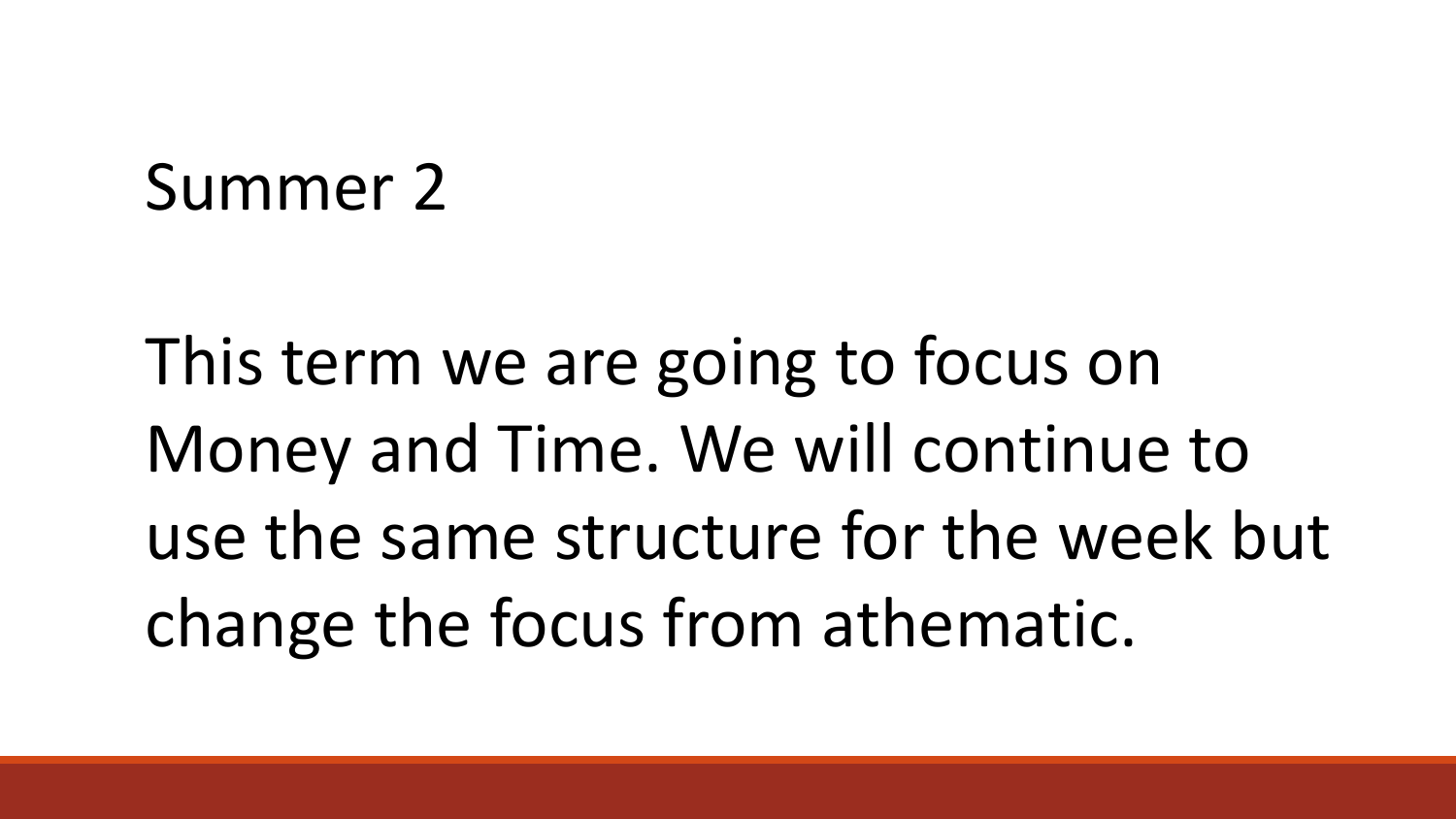

### WEEK 1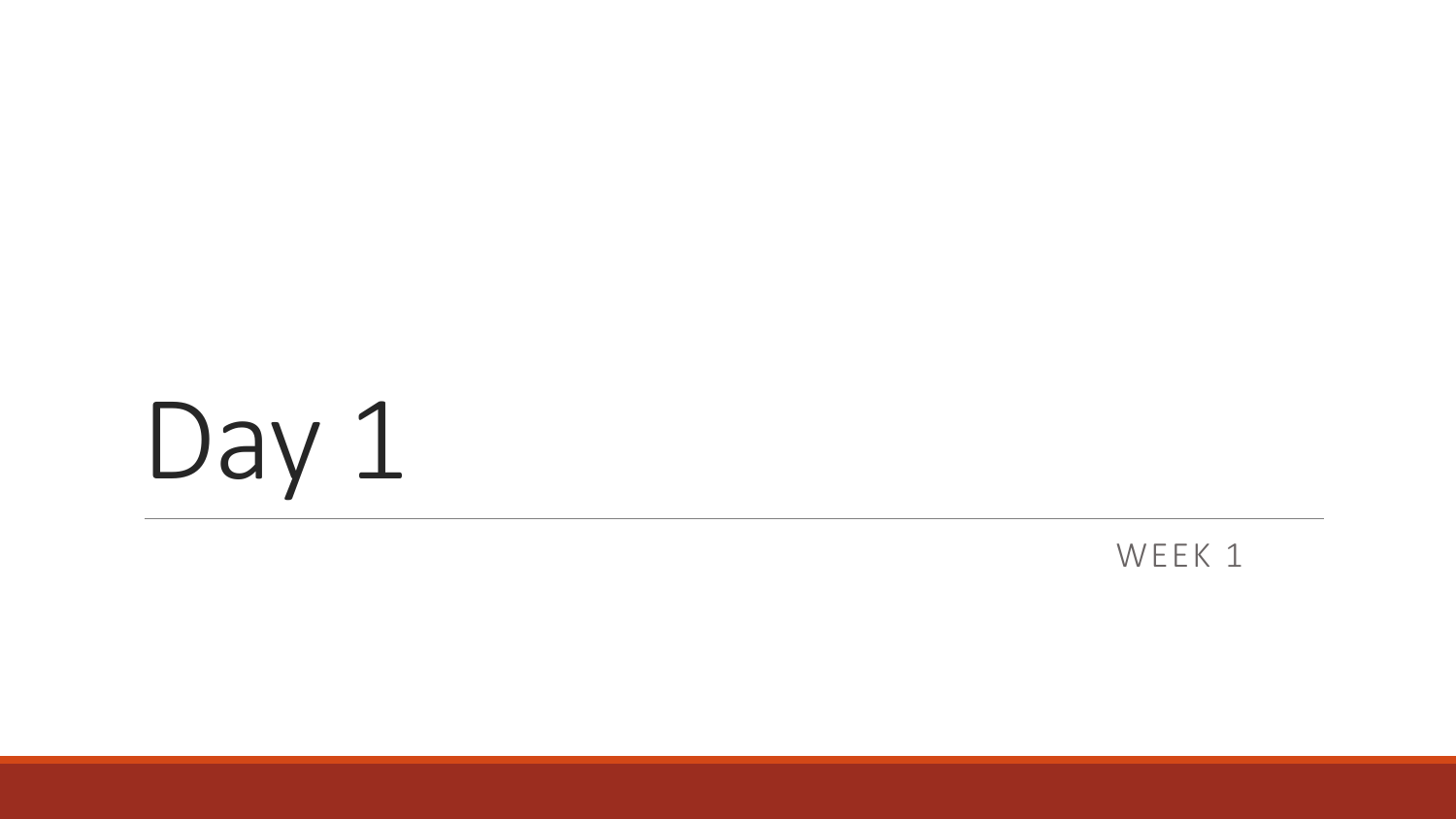

 $Q1: 200p = f$ ?  $\begin{vmatrix} \phantom{-} & \phantom{-} \end{vmatrix}$  | Q2: Would you rather have 2 sweets for 50p each or 4 cookies for 60p each?

## Q3: How much is in the jar? **Allining of the Column Plans**

Q4: Insert the correct symbol. <, >

 $39<sub>p</sub>$ 

 $or =$ .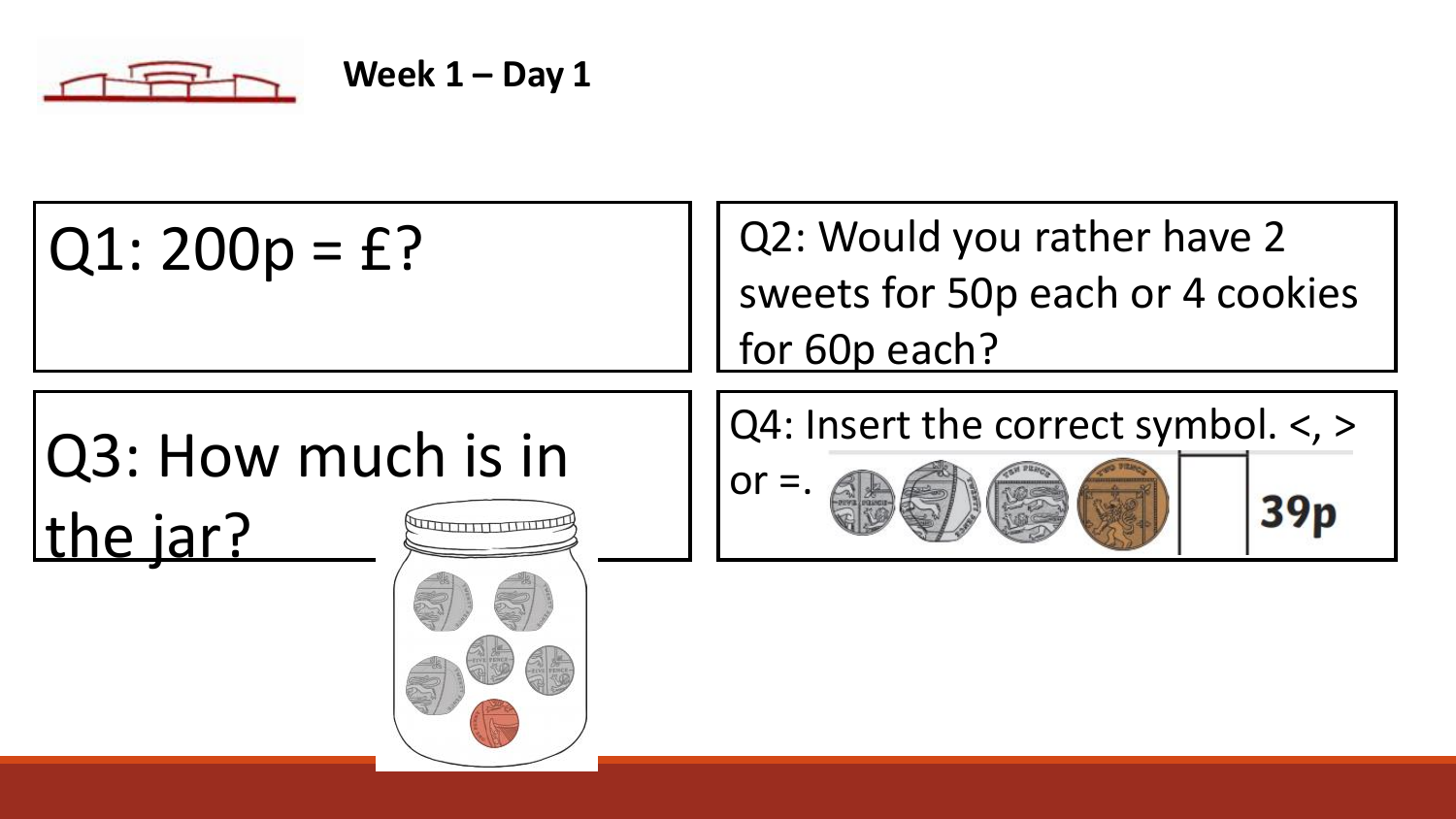

Q5: Mum has four 10p coins, one 5p coins and three pennies. How much money does Mum have in all?

Q6: Mr Todd buys 17 drinks at 48p each. What is the total cost of the 17 drinks?

Q7: A printing shop charges 3p per page and 75p for the cover. John wants to print a cover page and 14 pages. How much will that cost?

Q8: A shop sells 6 green apples for 75p and 10 red apples for 90p. How much will it cost Jason to by 12 green apples and 20 red apples?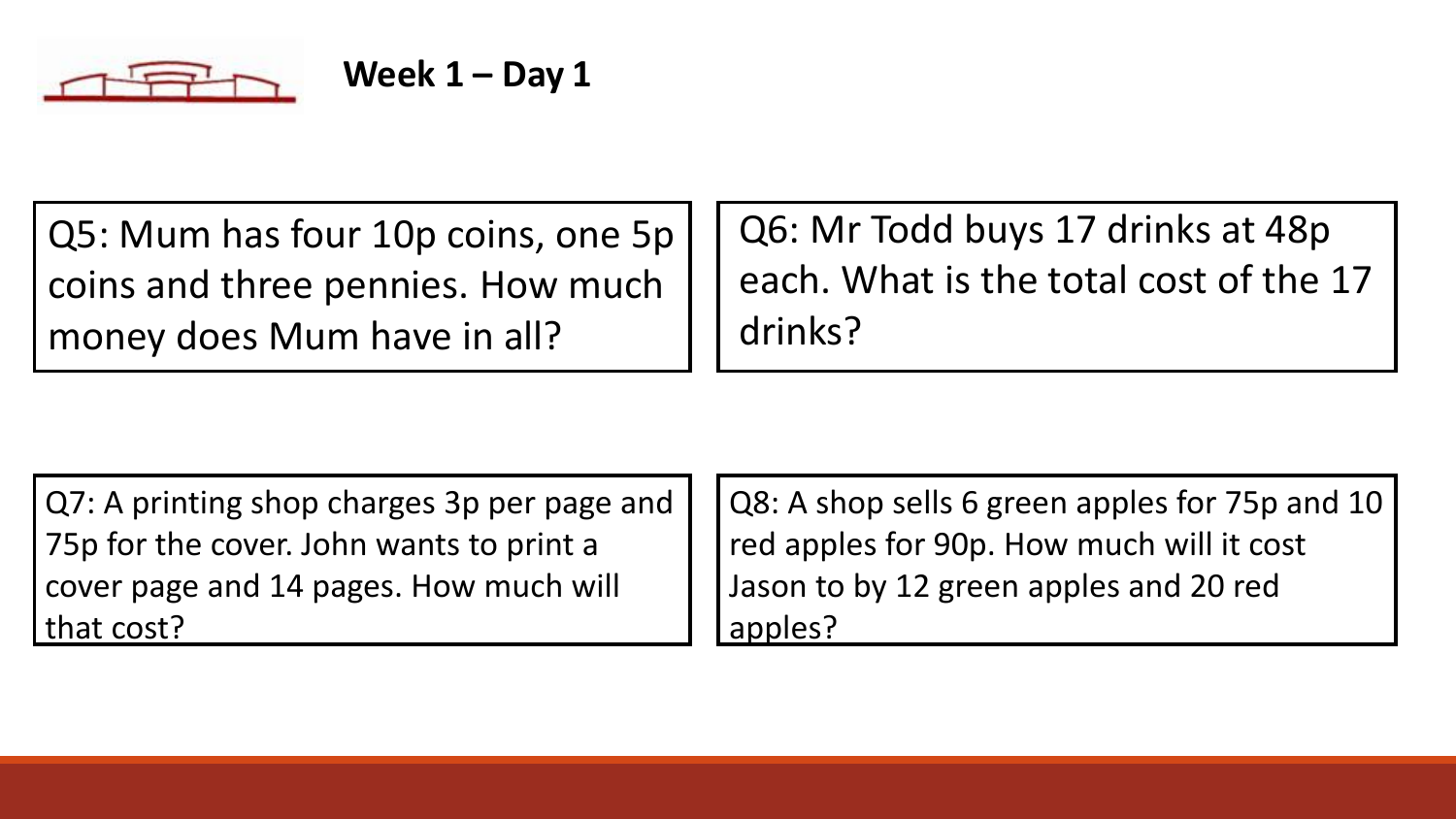

#### Fluency

A box of chocolates costs £1.25  $\bullet$  . Hannah and Thomas want to buy 4 boxes of chocolates. If Hannah pays £2.45, how much must Thomas pay?



Emma has five pounds. She  $\bullet$ spends a quarter of her money. How much does she have left?



In the sale I bought some clothes  $\bullet$ for half price. Jumper £14 Scarf £7. Hat £2.50 T-shirt £6.50

> How much would the clothes have been full price? How much did I spend altogether? How much did I save?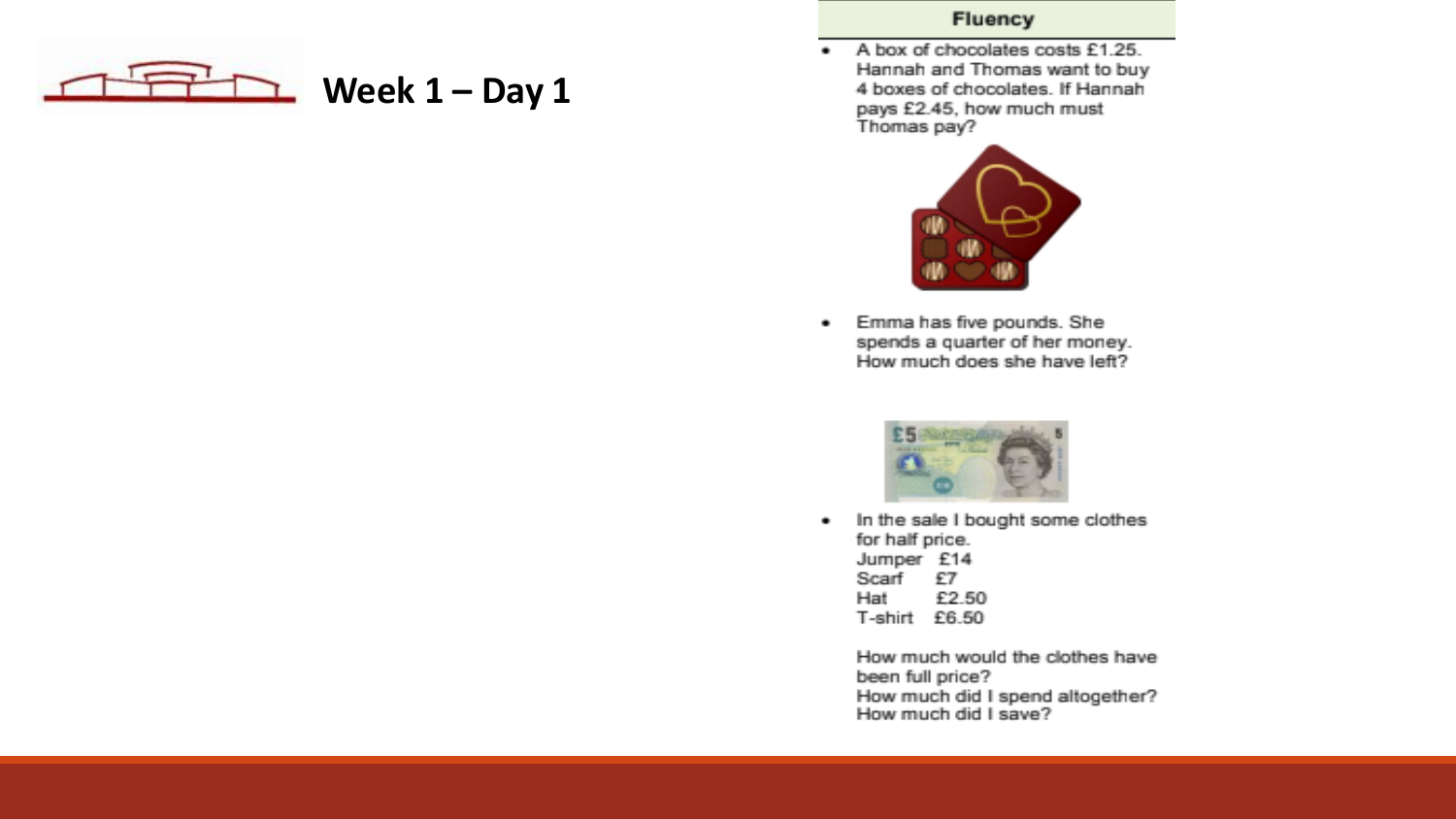

## **Answers:**

Q1) £2 Q2) 2 sweets Q3) 71p  $Q4$ ) < Q5) 48p Q6) £8.16 Q7) £1.17 Q8) £3.30

**Fluency Answers:** 1) £1.25  $\times$  4 = £5  $E5 - E2.45 = E2.55$ 2) £5 - £1.25 = £3.75 3) Full price: Jumper £28 Scarf £14 Hat £5 T-Shirt £13 Altogether: £30 Save: £30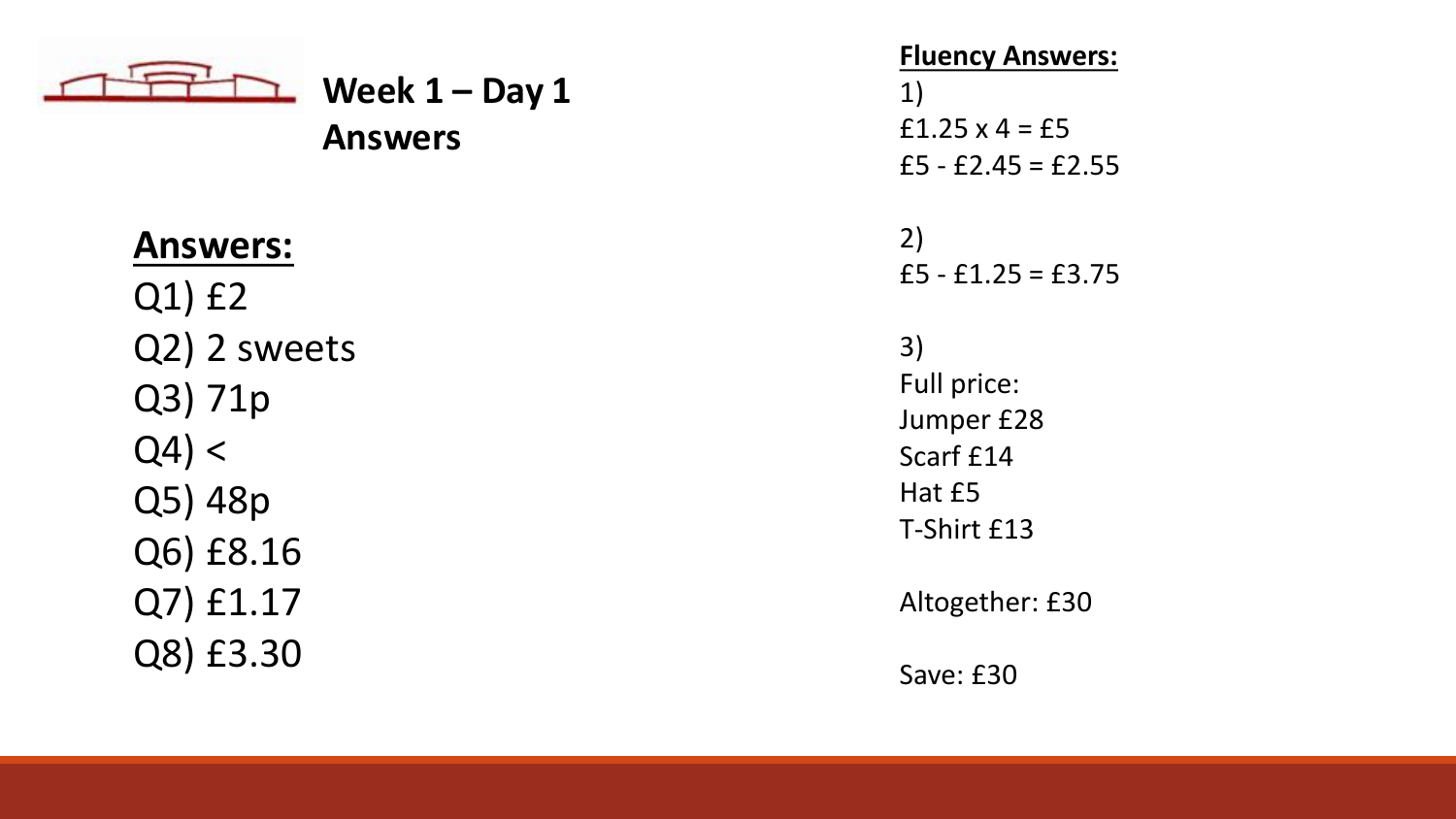

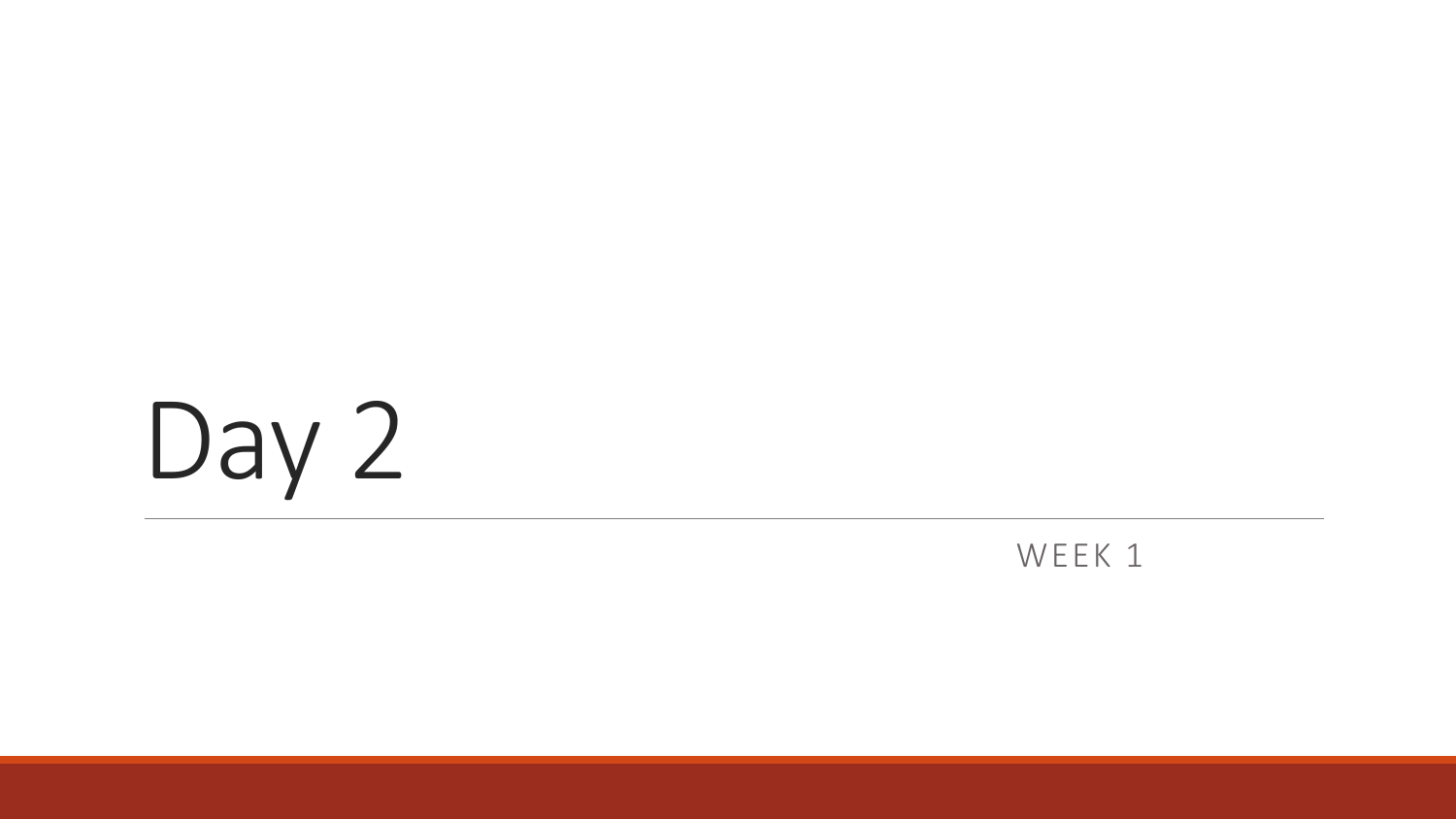

 $Q1: 1000p = f$ ?

Q2: Would you rather have 3 chocolate frogs for £1 each or 6 pumpkins for £2 each?

## Q3: How much is in the jar?

Q4: Insert the correct symbol.

 $\langle$ ,  $>$  or =.

$$
\bullet \bullet \bullet \bullet \bullet
$$

£4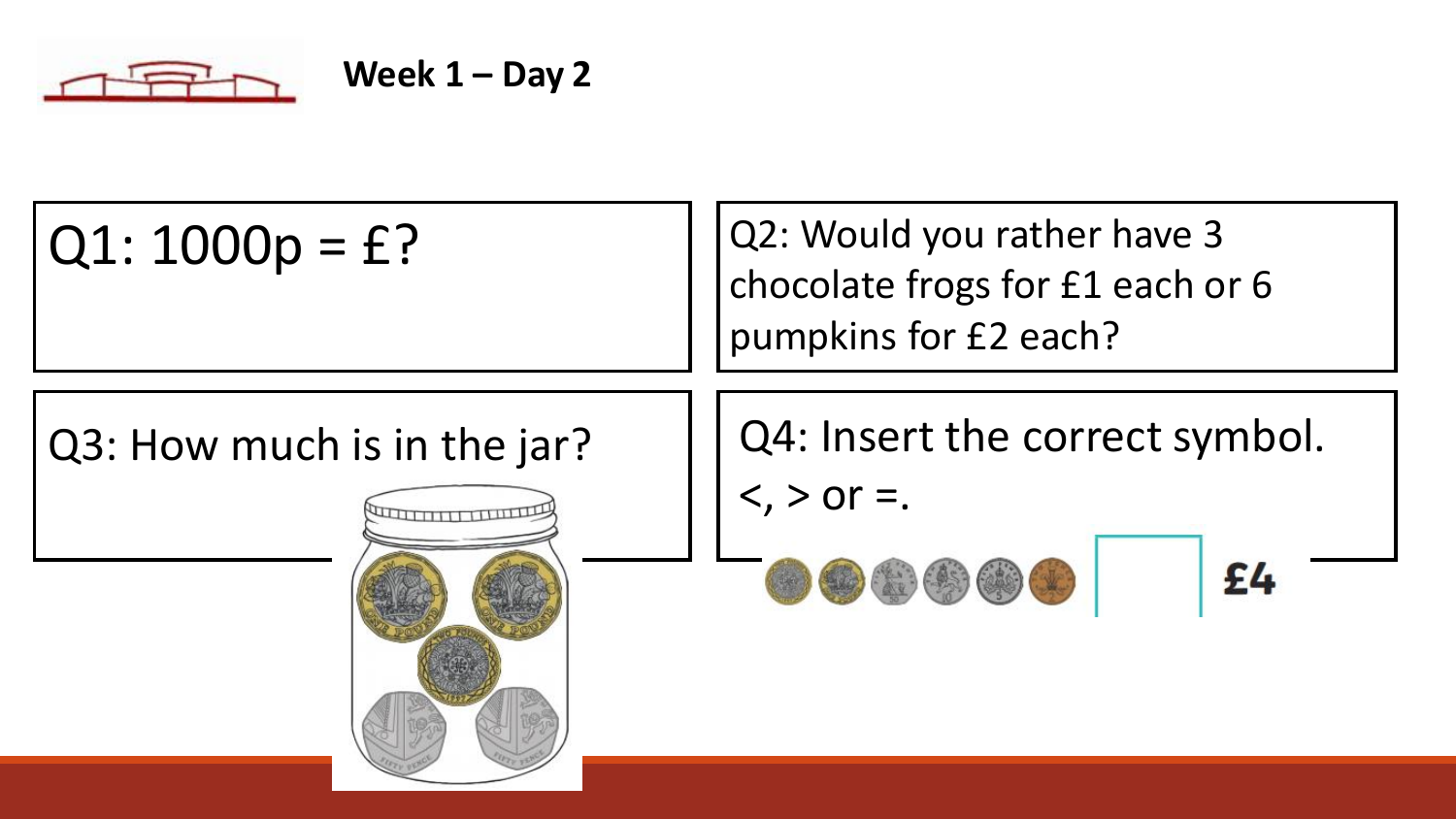

Q5: Keira bought onions for £1 and paid using a £5 note. How much change would she get?

Q6: Mr Todd bought enough sweets to last him a year. It costs £156. How much would he have spent on sweets each week?

Q7: Miss Smith brought some land for £1254. She has to pay £55 a week. How long will it take her to pay off the land?

Q8: Every Monday and Friday, Mrs Coleman buys doughnuts for the staff. If there are 67 staff members and a doughnut costs £1, how much does Mrs Coleman spend on doughnuts each week?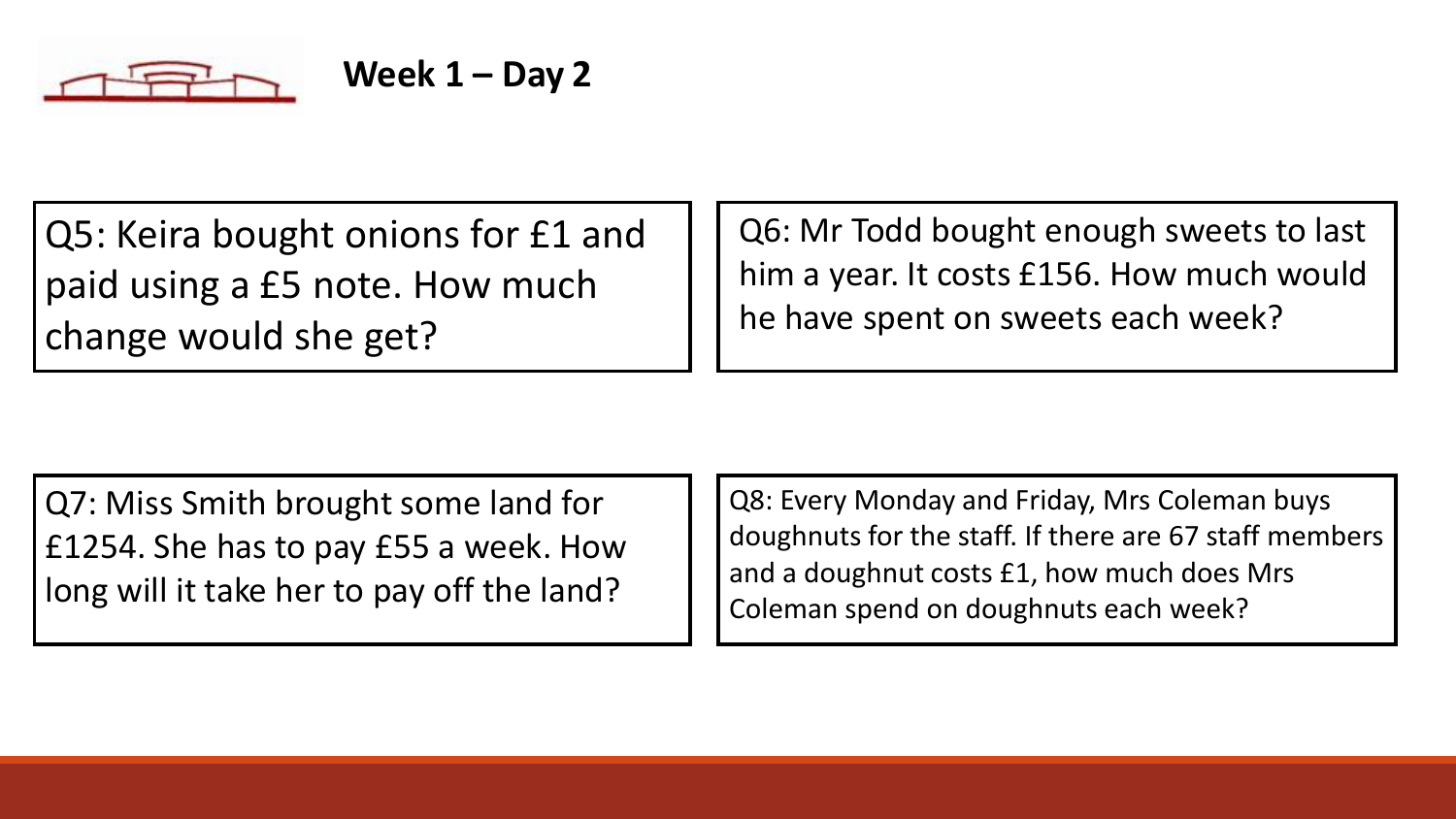$$
\begin{array}{c}\n \overbrace{\text{mean}} \\
\text{Week 1} - \text{Day 2}\n \end{array}
$$

#### Reasoning

- A class is planning a trip to a theme park. Adult tickets cost £8. Children's tickets cost £4. How many tickets could they buy for £100. How many different ways can you find to do this?
- Hazel buys a teddy bear for £6.00, a board game for £4.00, a cd for £5.50 and a box of chocolates for £2.50. She has some discount vouchers. She can either get £10.00 off or half price on her items. Which voucher would save her more? Explain your thinking.
- Yasmin is choosing a new mobile phone. One phone costs £5.50 per month. The other costs £65.50 for a year. Which is the better deal over a year?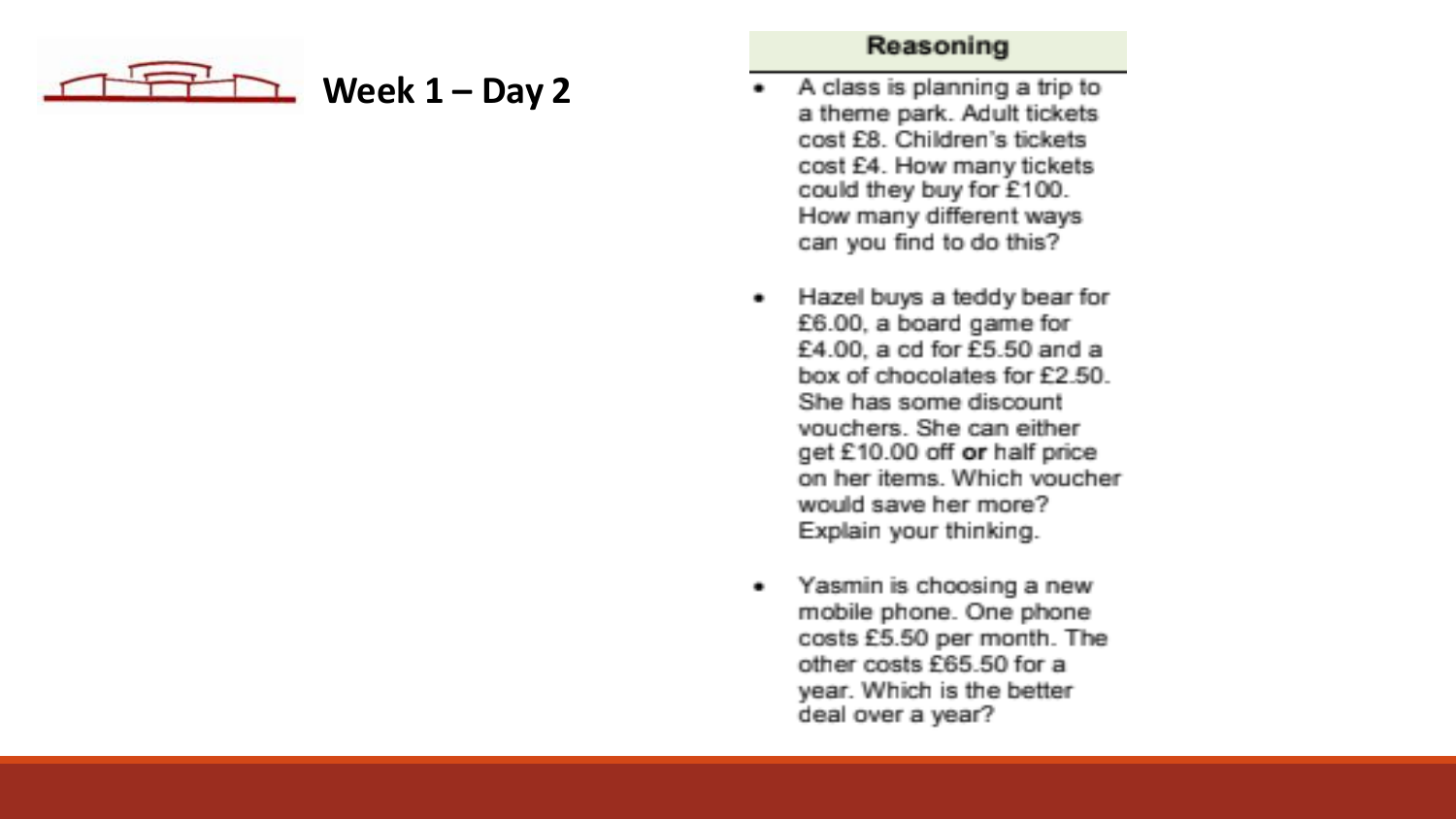

## **Answers:**

Q1) £10 Q2) 3 chocolate frogs Q3) £5  $Q4$ ) < Q5) £4 Q6) £3 Q7) 23 weeks Q8) £134

### **Reasoning Answers:**

Q1)

There are many! Feel free to email me your solutions.

Q2) Total spent =  $£18$ .  $f10 \text{ off} = f8$ Half price  $=$  £9 So the voucher for £10 off is better.

Q3)  $f5.50 \times 12 = f66$ She will save 50p is she geos for the phone which costs £65.50 per year.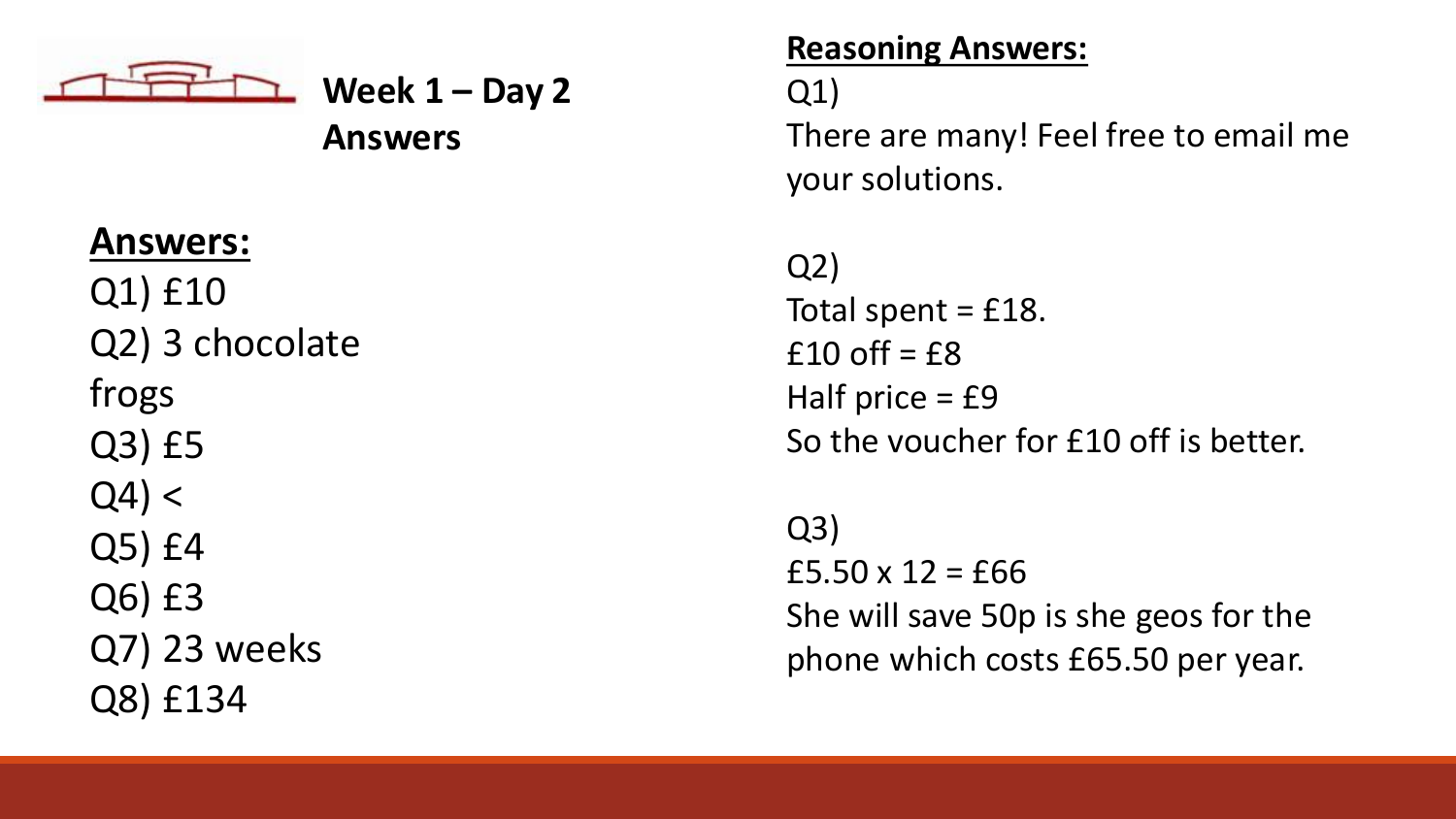

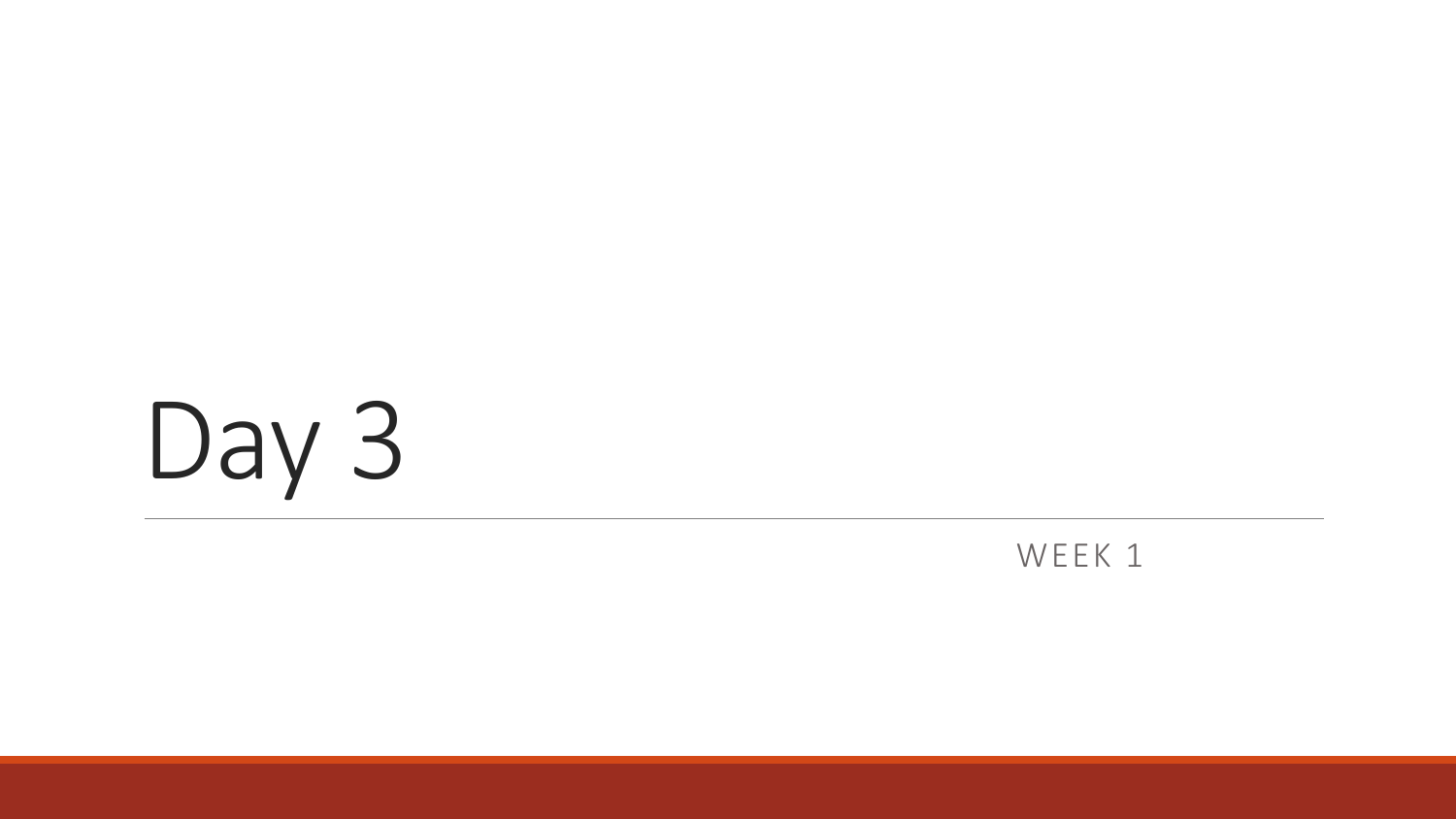

 $Q1: 341p = f$  | | Q2: Would you rather have 5 magic beans for £2.75 each or 2 lollies for £3.25 each?

## Q3: How much is in the jar?



Q4: Insert the correct symbol.  $\lt$ ,  $>$  or =.





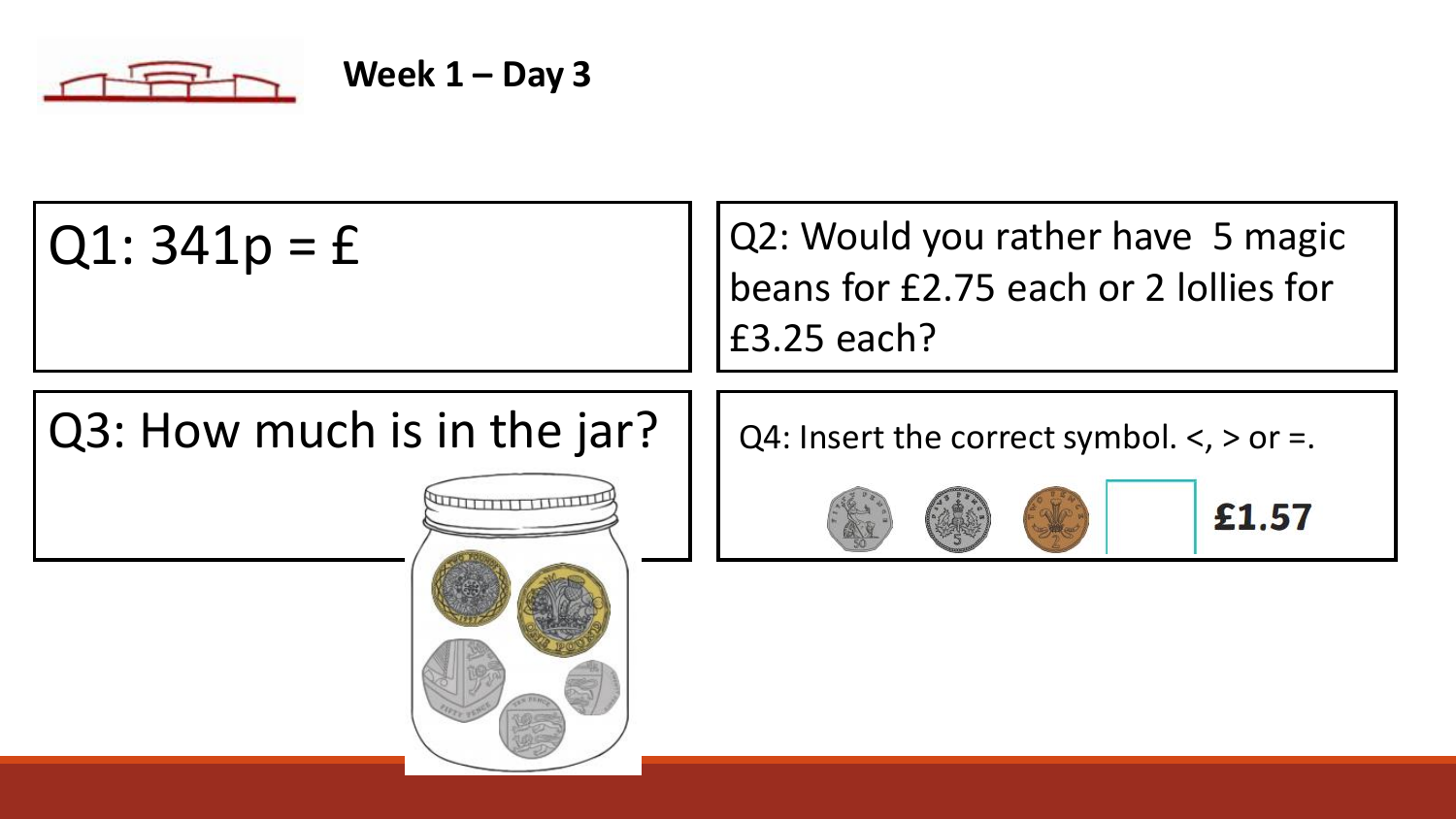

Q5: Lewis went to the shop and bought a magazine for £3.80 and some biscuits at £3.50. How much does he spend altogether?

Q6: Maria just loves swimming and she bought some new goggles at £7.40. When she took them to the till, they came up at half price. How much did Maria's swimming goggles cost?

Q7: A One Direction CD costs £8.40, whilst Little Mix's CD costs £5.70. How much more does One Direction's CD cost?

Q8:Josh paid £6.10 for 2 pairs of new football socks. How much does each pair cost?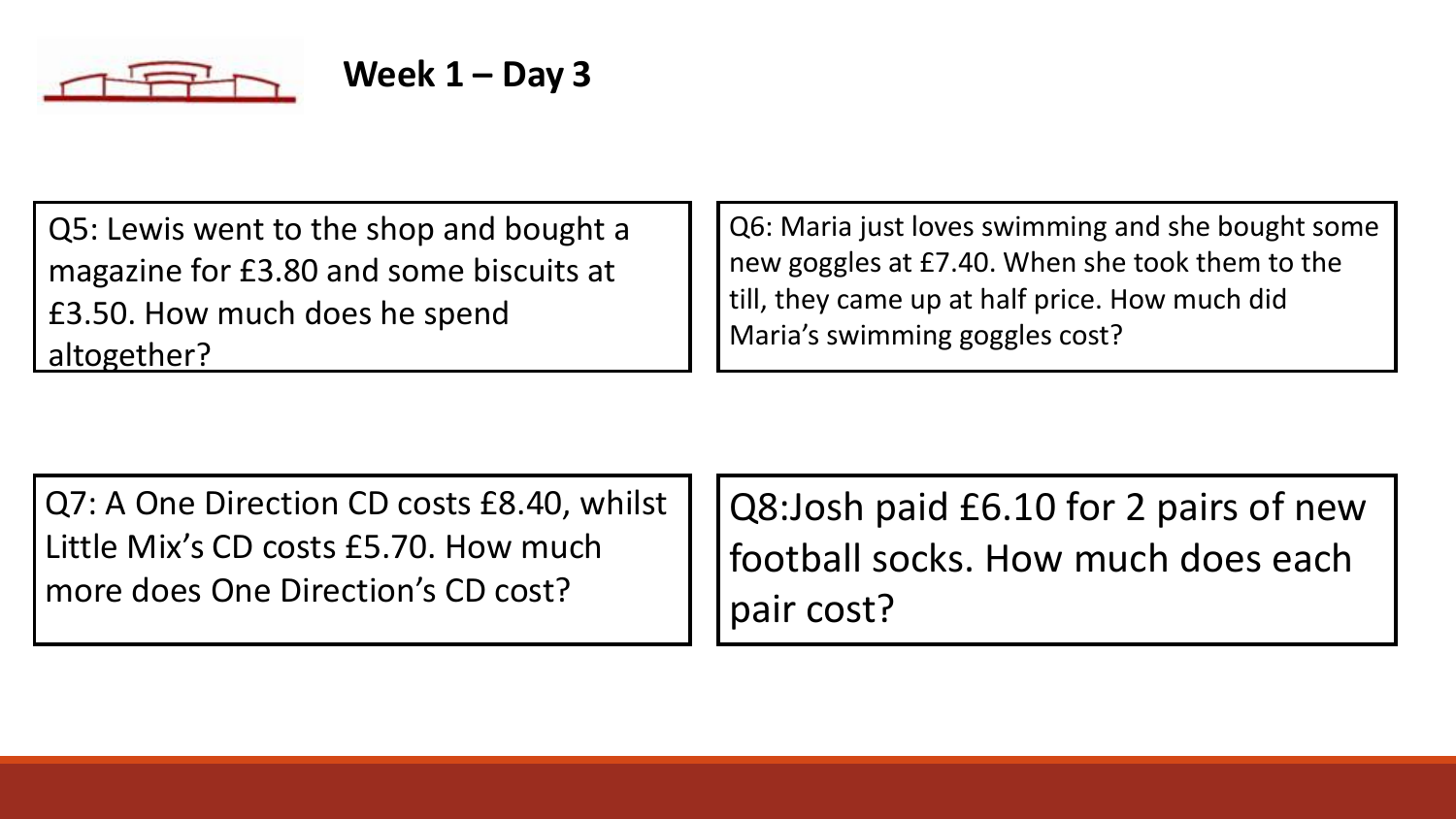

Kim bought a chocolate bar and a drink. The cost of  $\bullet$  . them both together is in one of the boxes below.

| £1.85 | 75p   | £1.56 |
|-------|-------|-------|
| £1.74 | £2.25 | £1.00 |
| £1.80 | 80p   | £2.10 |
| £1.44 | £3.06 | £1.50 |
| £1.20 | £1.25 | £1.60 |
| £1.45 | 90p   | £1.27 |

Using these five clues can you work out which price in the boxes is correct?

- 1. You need more than three coins to make this amount.
- 2. There would be change when using the most valuable coin to buy them.
- 3. The chocolate bar cost more than 50p
- 4. You could pay without using any copper coins
- 5. The chocolate bar cost exactly half the amount of the drink.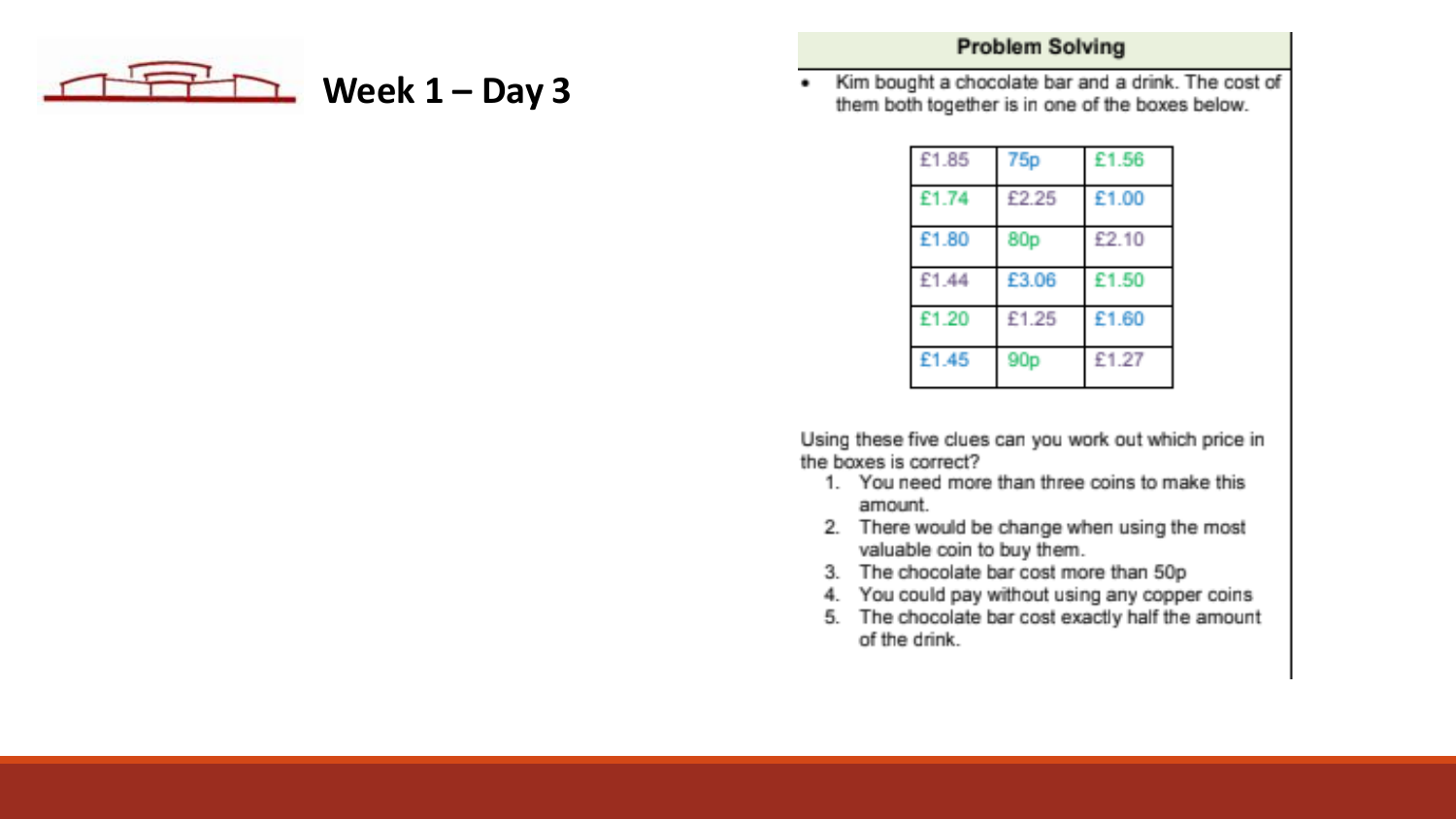

**Week 1 – Day 3**

### **Answers:**

Q1) £3.41 Q2) 5 magic beans Q3) 3.80  $Q4$ ) < Q5) £7.30 Q6) £3.70 Q7) £2.70 Q8) £3.05

#### **Problem Solving Answers:**

Answer: £1.50

I started with number 4 and got rid of any with coppers. Next I combined the information in number 3

and 5. With that I knew it had to be more than or equal too £1.50.

Then I used number 2 and got rid of any amounts above £2.

I then went back to point 3 and 5 and knew the amount had to be divisible by 3. This left me with £1.50 and £1.80. Finally I used number 1. £1.50 can be made using 3 50p coins. £1.80 could be made with £1 and 50p but I would then need a 20p and 10p. Leaving me with the answer of £1.50.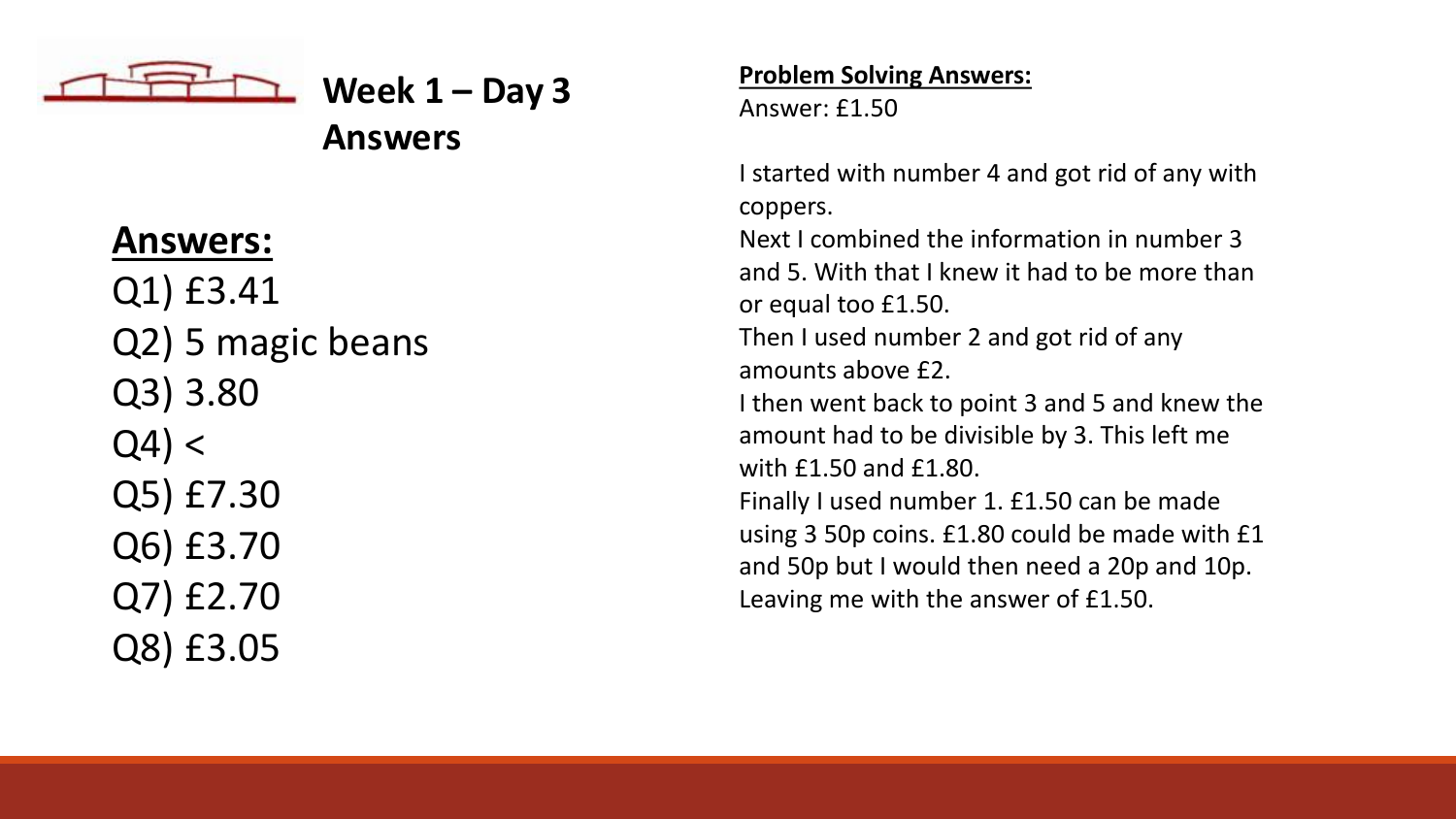

### WEEK 1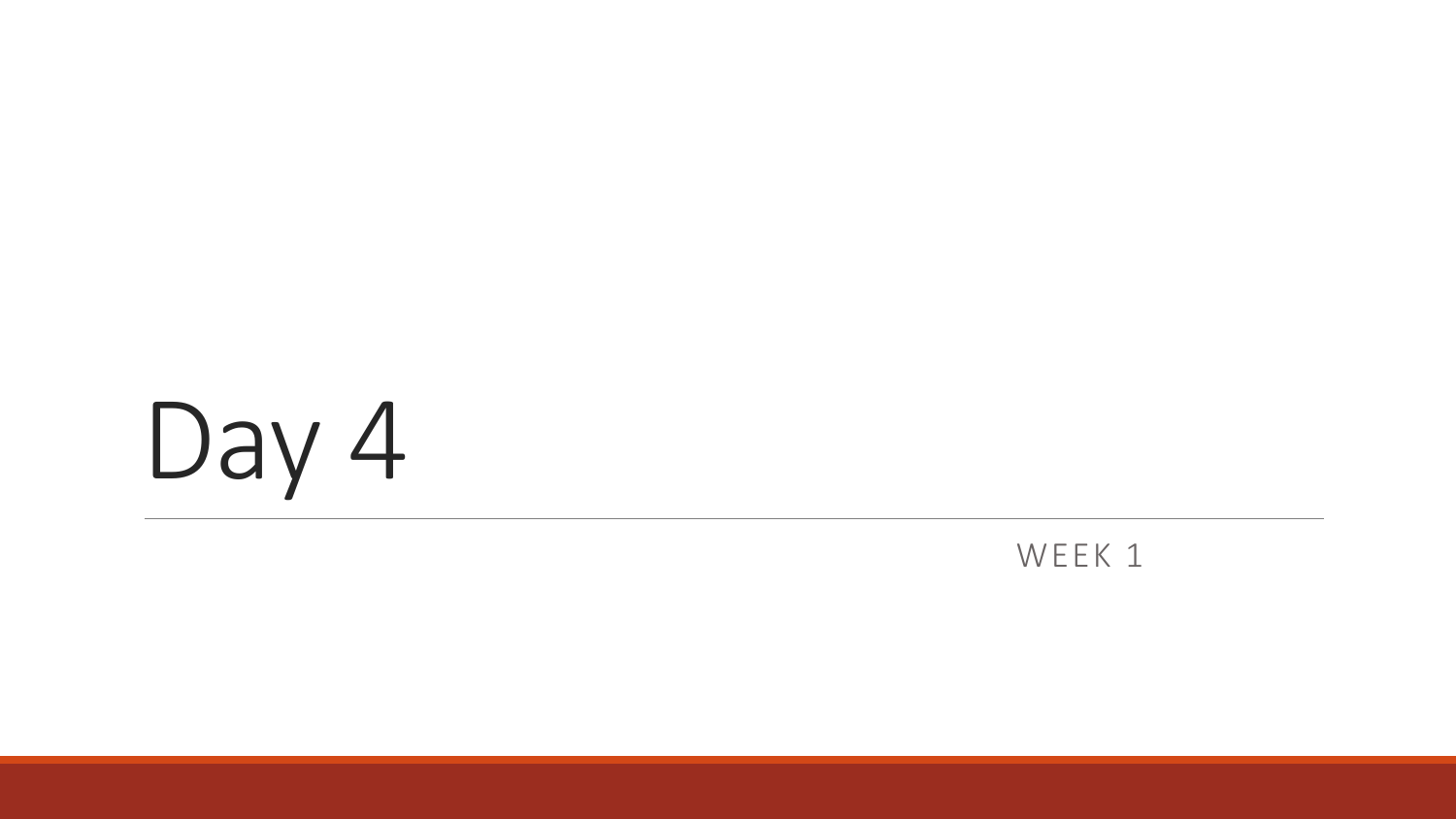

 $Q1: E6.55 = ?p$  | | Q2: Would you rather have 2 pumpkin pies for £3.56 each or 5 cookies for £2.44 each?

## Q3: How much is in the jar?  $\vert \vert^{Q4}$ : Insert the correct symbol. <, > or =.



£1.15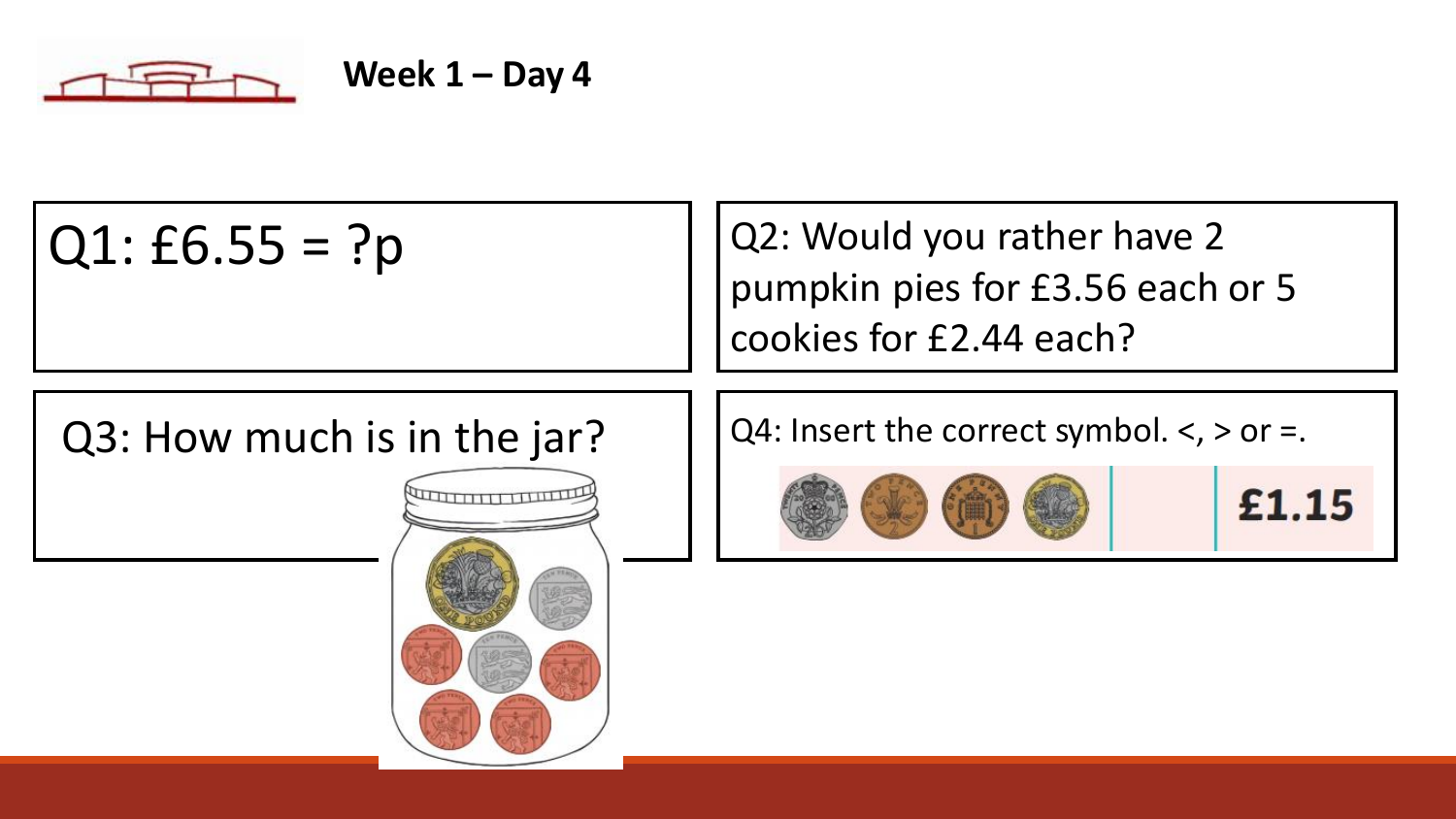

| Q5: Train tickets from Nottingham to         | Q6: Miss Mitchell bought 3 bags of sweets to |
|----------------------------------------------|----------------------------------------------|
| Birmingham cost £11.20 for a single journey. | fill up Class 4's sweetie tin! Each bag cost |
| How much would a return journey ticket       | £2.30. How much did Miss Mitchell spend on   |
| cost?                                        | sweets?                                      |

Q7: A child's ticket to the cinema costs £5.60, whilst an adults costs £8.50. How much more does an adult ticket cost?

Q8: Hannah went shopping with £10.10 and bought some sunglasses for £7.80. How much money did she have left?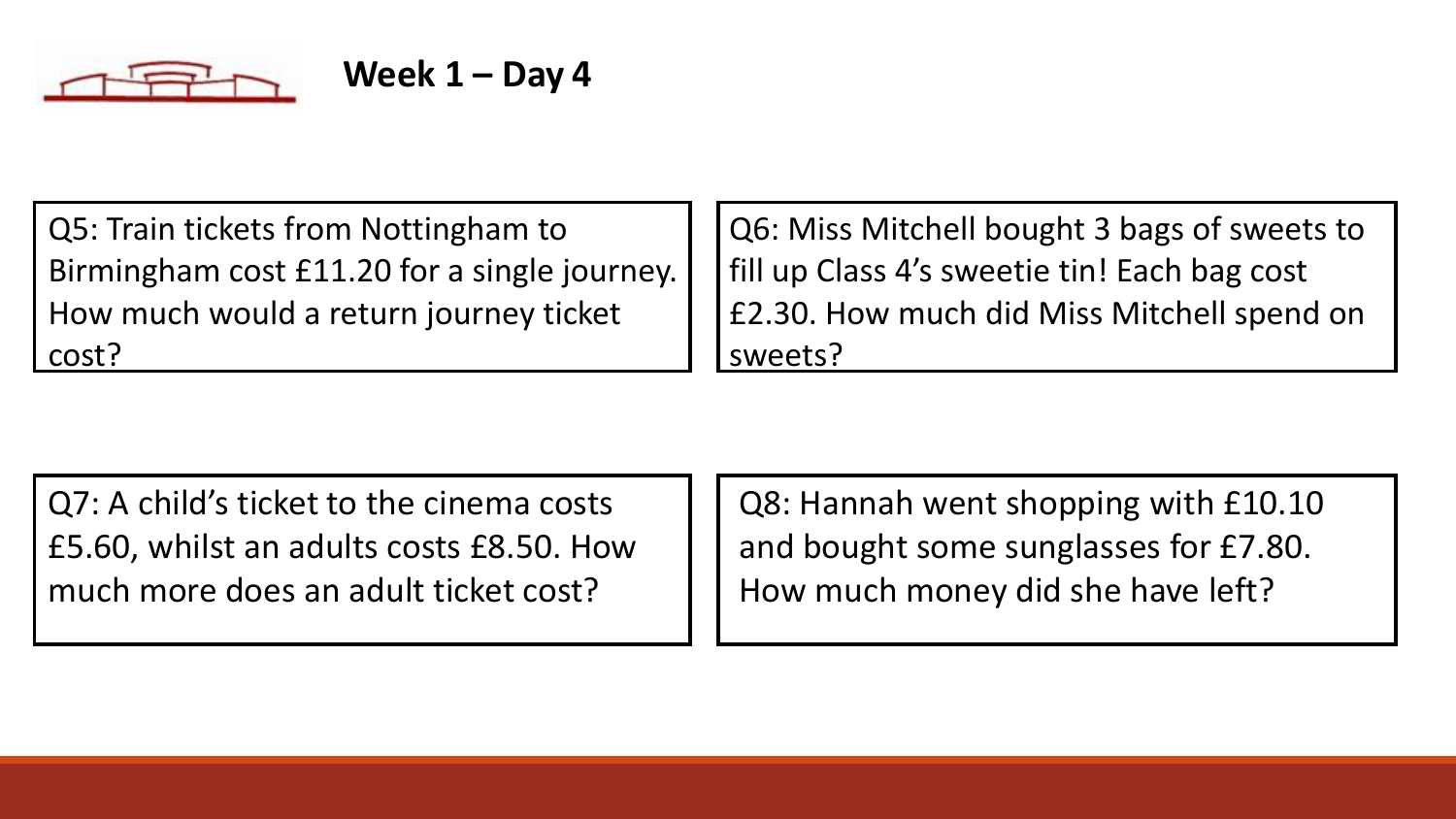$$
\begin{array}{c}\n\hline\n\end{array}
$$
 **Week 1 – Day 4**

### **Fluency**

- Order the following amounts placing  $\le$  or  $\ge$  between them. £25.62, 2657p, 2567p.
- Robbie buys a toy car for 99p, ۰. a yoyo for £1.05, three sweets for 30p each and a chocolate bar for 47p. Does he have enough money to pay with a £5 note?
- Martina buys a jacket for ۰. 2165p and a t shirt for £9.99. Hamid buys a coat for £32.00. Who spends the most?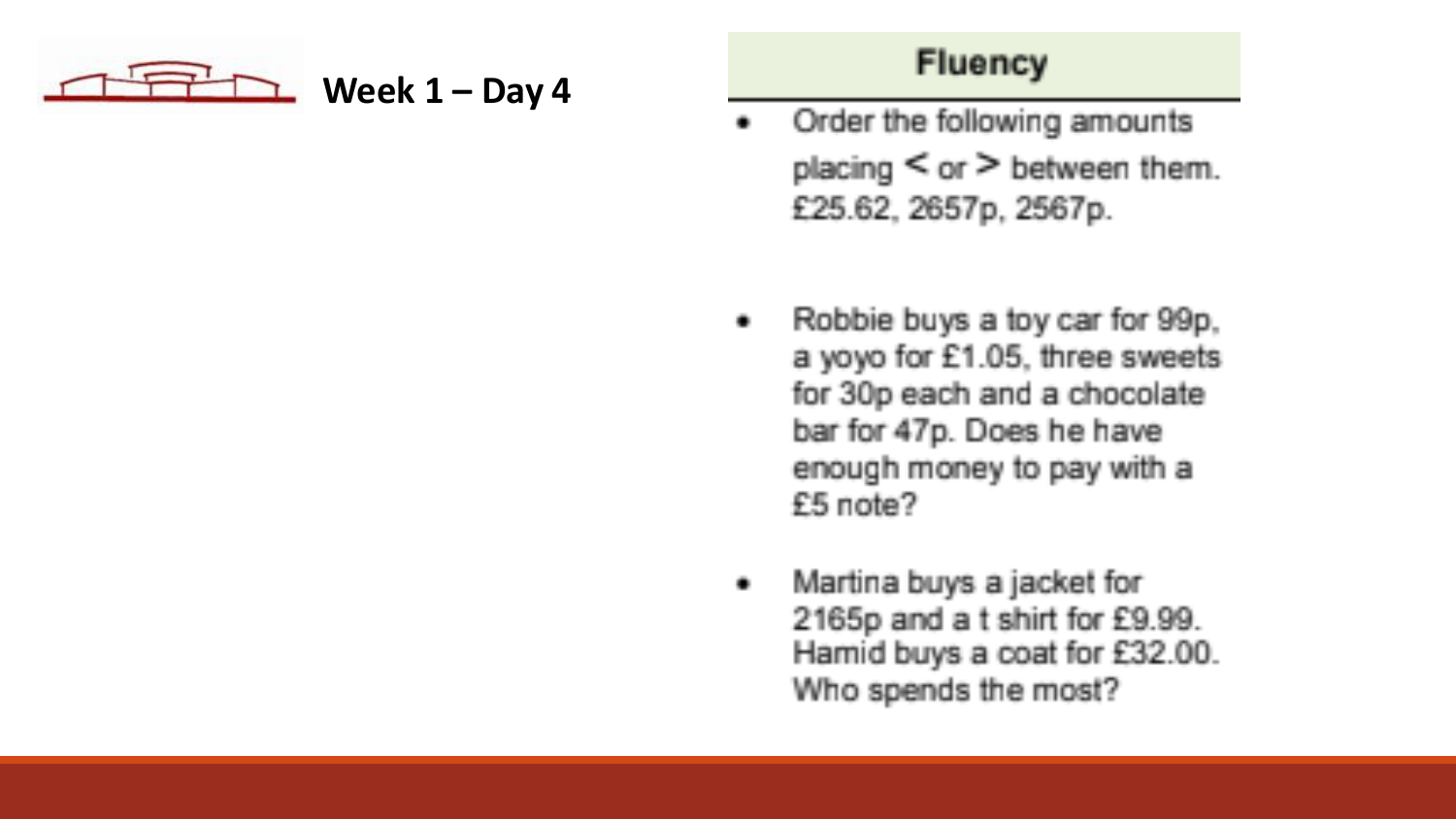$$
\overbrace{\phantom{aaaaa}}^{\overbrace{\text{max}}}
$$

$$
Week 1 - Day 4
$$

## **Answers:**

Q1) 655p Q2) 5 cookies Q3) £1.24  $Q4$ ) > Q5) £22.40 Q6) £6.90 Q7) £2.90 Q8) £2.30

### **Fluency Answers:**

Q1)  $£25.62 < 2567p < 2657p$ OR 2657p > 2567p > £25.62

Q2)  $99p + £1.05 + (3 \times 30p) + 47p$  $=$  £3.41 YES

Q3)  $£21.65 + £9.99 = £31.64$ Hamid spends the most with £32.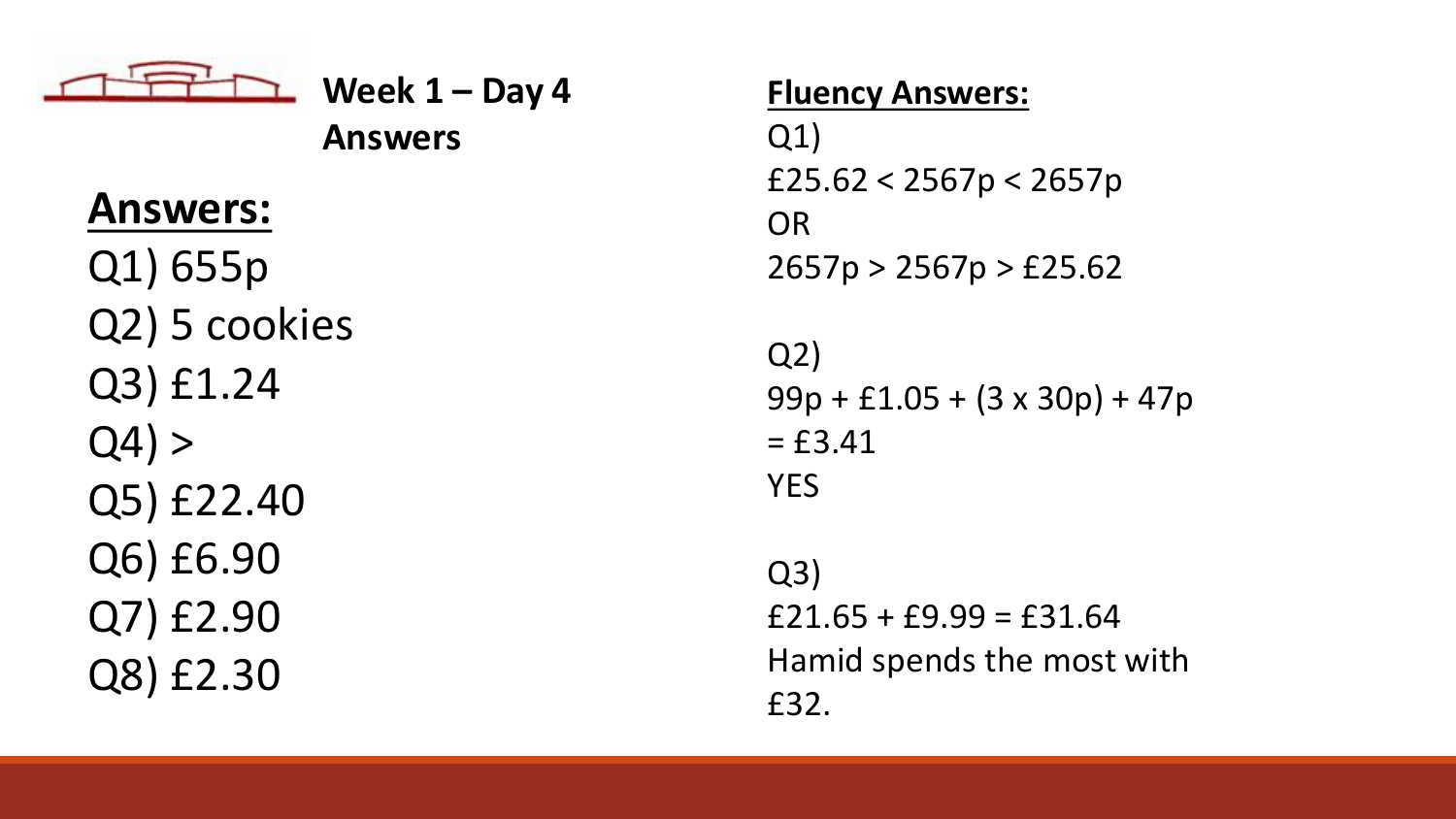

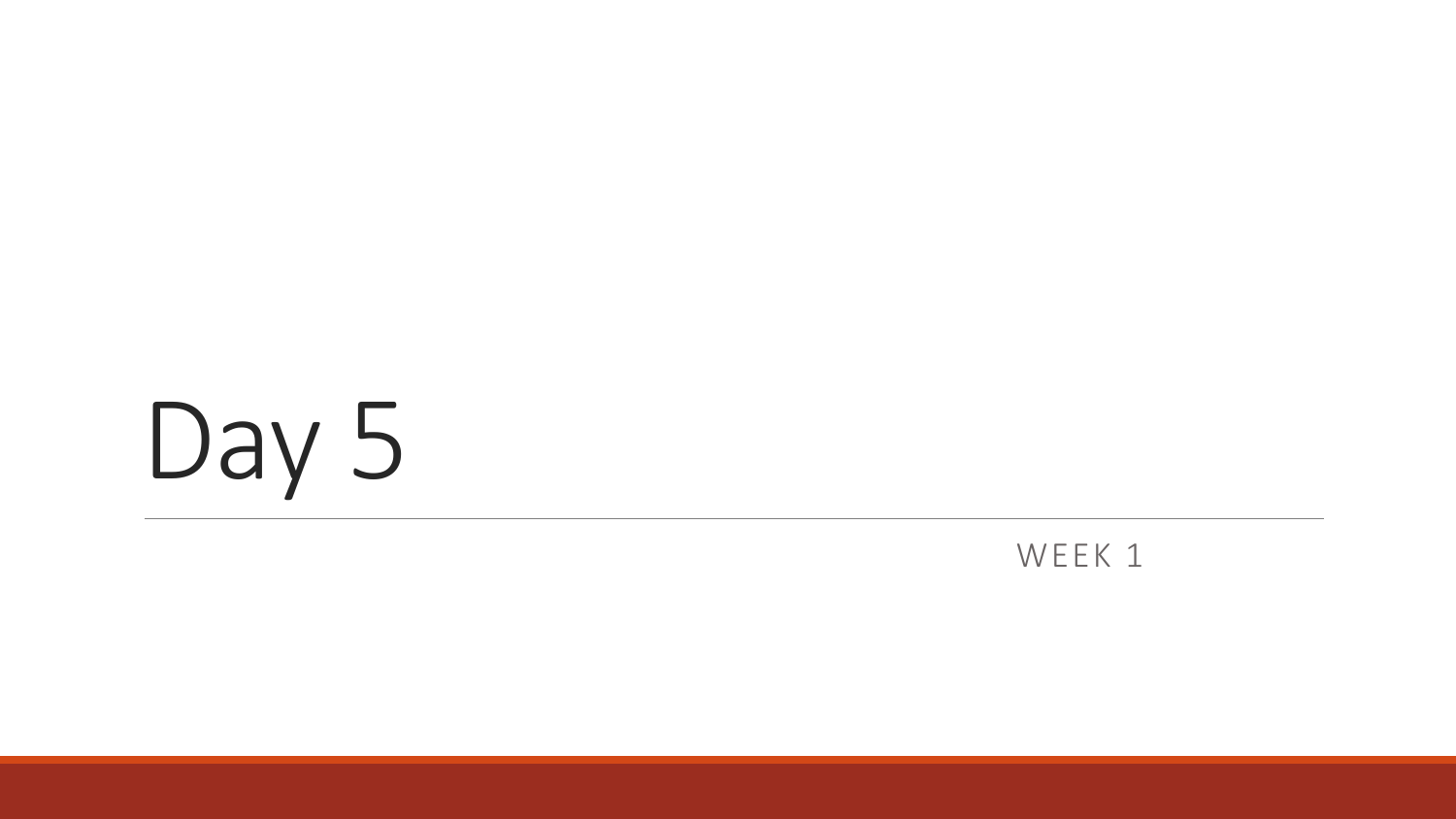

<u>U TITTITTI TILULU</u>

 $Q1: 722p = f$ ?  $|Q2: Would you rather have 5$ magazine for £3.75 each or 4 bags of sweets for £1.70 each?

## Q3: How much is in the jar?  $\vert \vert^{Q4}$ : Insert the correct symbol. <, > or =.

£2.12

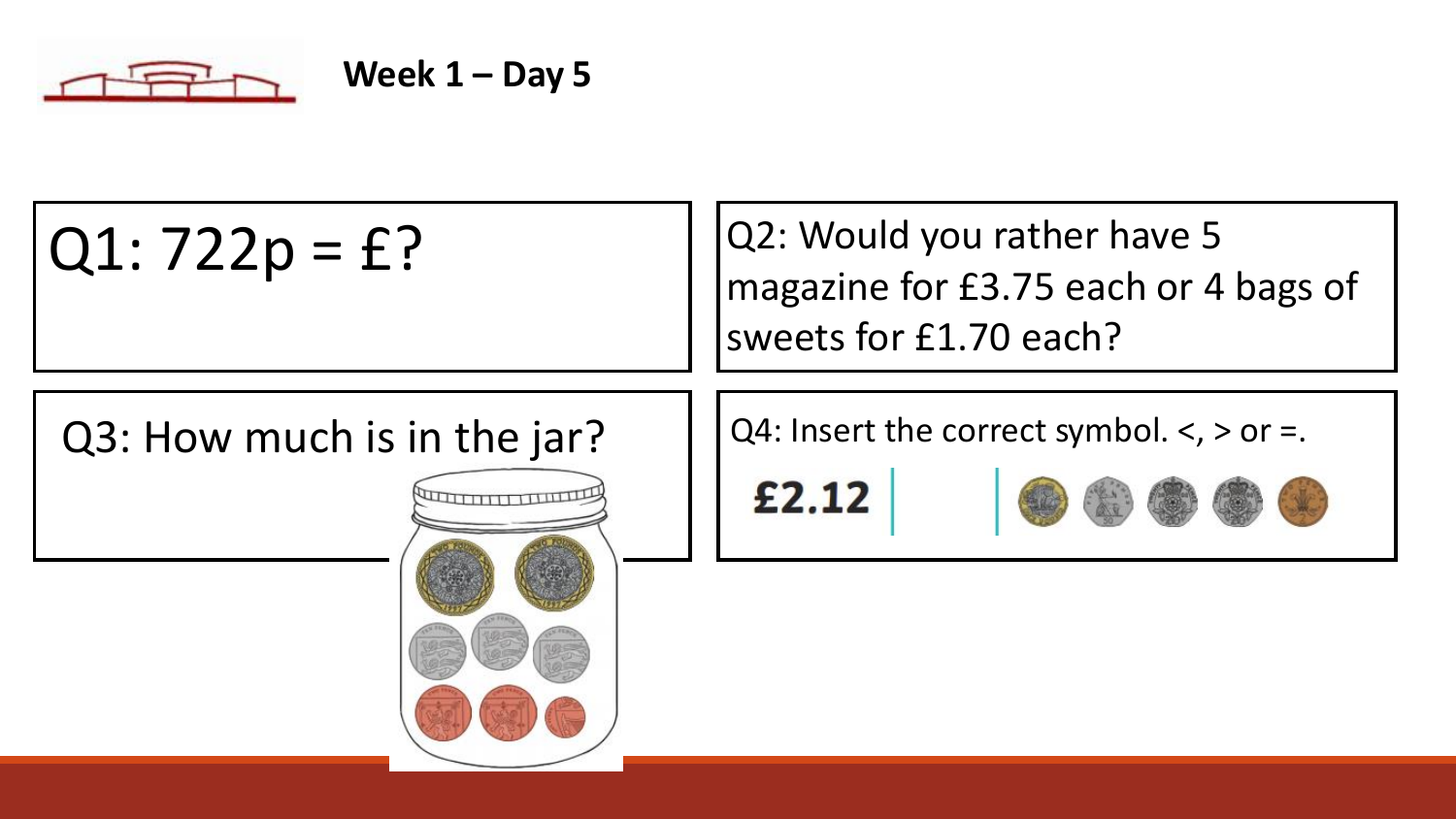

Q5: Johnathan and Alfie are arguing over who has more money. Johnathan has £3.36. Alfie had 336p. Who has more?

Q6: Oliver goes into a shop and sees a toy he wants for £7.76. He has 1198p. Does he have enough money? How do you know?

Q7: Sahil has £3.68. She wants to buy an ice lolly for 85p and one for her sister for 70p. Does she have enough money?

Q8: Isobel had 165p. Amy had £1.36. Who has more money?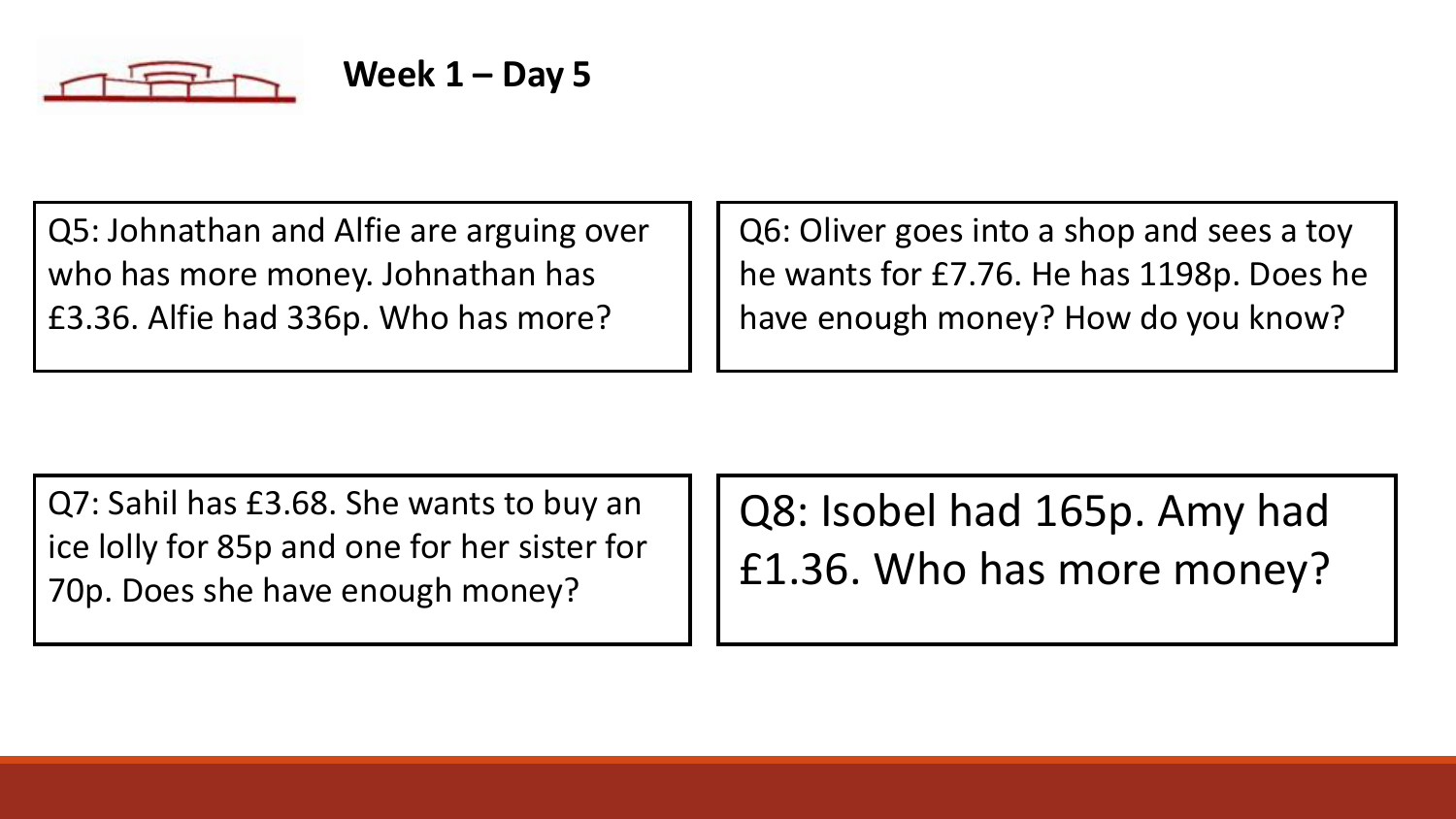$$
\begin{array}{c}\n\hline\n\end{array}
$$
 **Week 1 – Day 5**

### Reasoning

- Which would you rather have,  $\bullet$  . three quarters of £2.40 or one quarter of £6? Explain your reasoning.
- Which would you rather have, . five 50p coins or 12 20p coins? Explain why.
	- 1 chocolate bar costs the same as 4 sweets. 4 sweets cost the same as 2 stickers. 1 sticker costs 30p. How much does the chocolate bar cost?